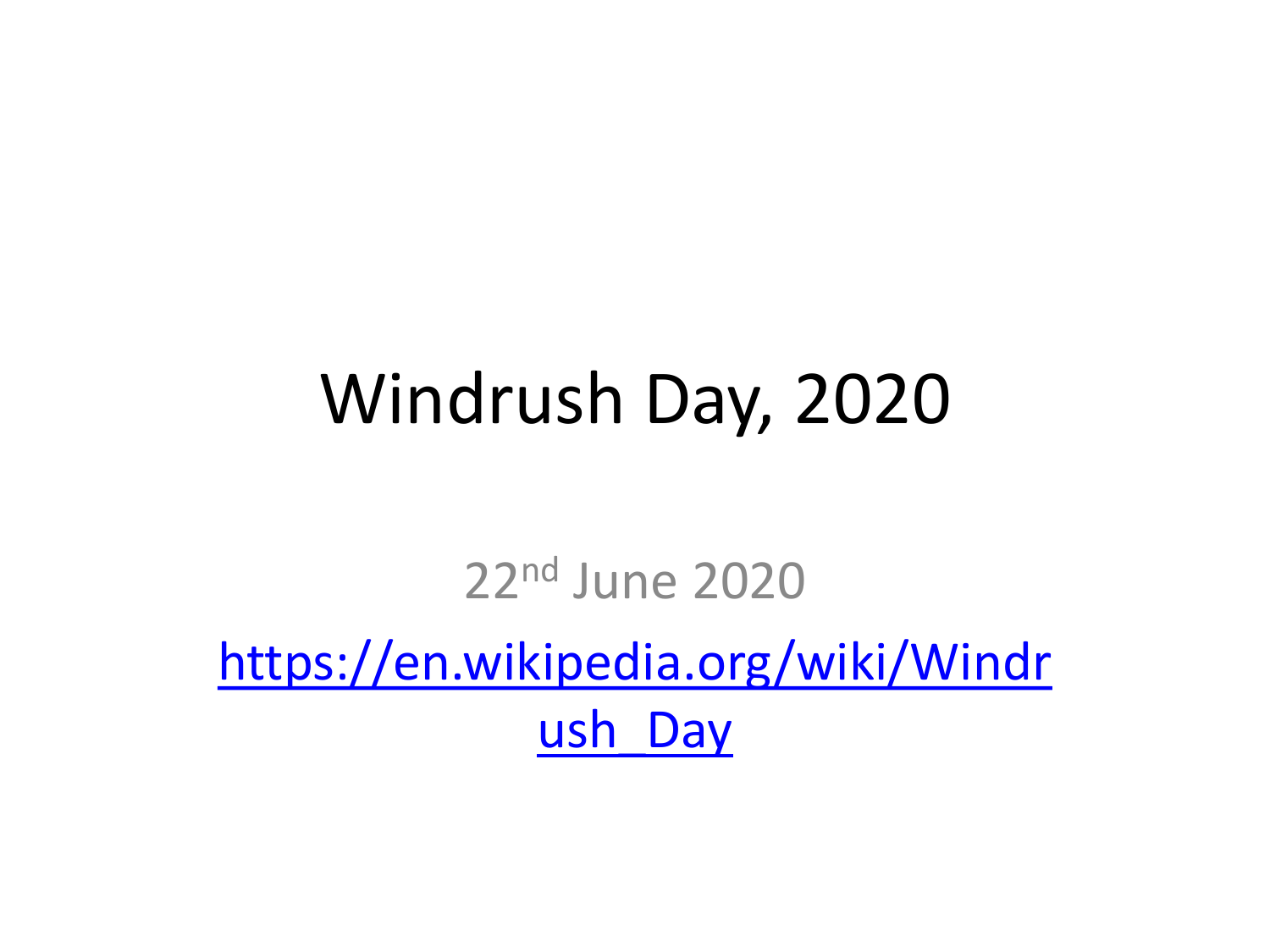

#### **What was the Windrush?**

The Empire Windrush's voyage from the Caribbean to Tilbury took place in 1948. Believe it or not, very few of the migrants intended to stay in Britain for more than a few years.

If it hadn't been for the Second World War, the Windrush and her passengers might not have made the voyage at all. During the war, thousands of Caribbean men and women had been recruited to serve in the armed forces.

When the Windrush stopped in Jamaica to pick up servicemen who were on leave from their units, many of their former comrades decided to make the trip in order to rejoin the RAF.

More adventurous spirits, mostly young men, who had heard about the voyage and simply fancied coming to see England, 'the mother country', doubled their numbers.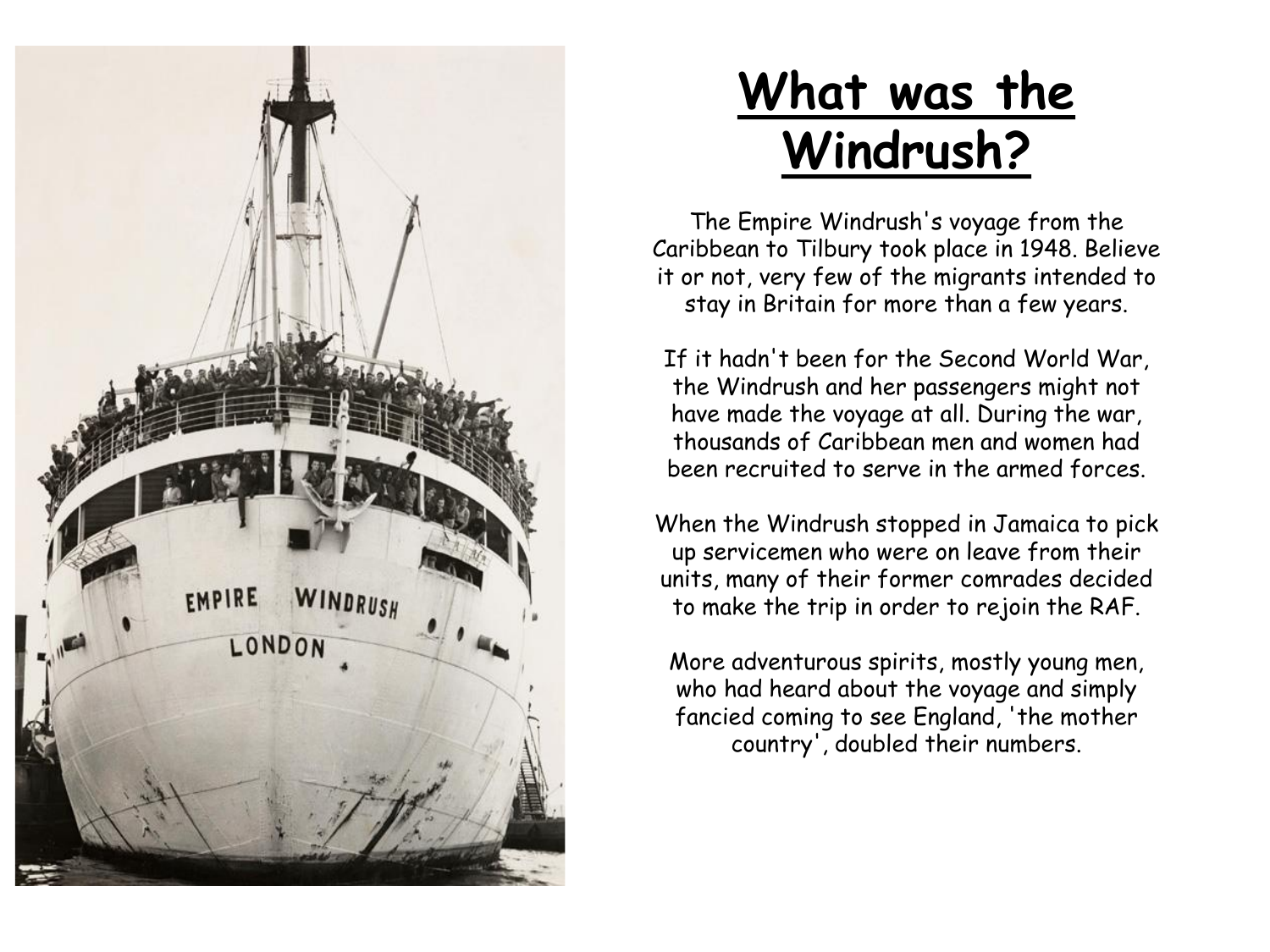

An important landmark in the history of modern Britain June 22nd 1948, the day that the Windrush discharged its passengers at Tilbury, has become an important landmark in the history of modern Britain; and the image of the Caribbeans filing off its gangplank has come to symbolise many of the changes which have taken place here. Caribbean migrants have become a vital part of British society and, in the process, transformed important aspects of British life.

In 1948, Britain was just beginning to recover from the ravages of war. Housing was a huge problem and stayed that way for the next two decades. There was plenty of work, but the Caribbeans first clashed with the natives over the issue of accommodation. But alongside the conflicts and the discrimination, another process was taking place.

Excluded from much of the social and economic life around them, they began to adjust the institutions they brought with them - the churches, and a co-operative method of saving called the 'pardner' system. At the same time, Caribbeans began to participate in institutions to which they did have access: trade unions, local councils, and professional and staff associations.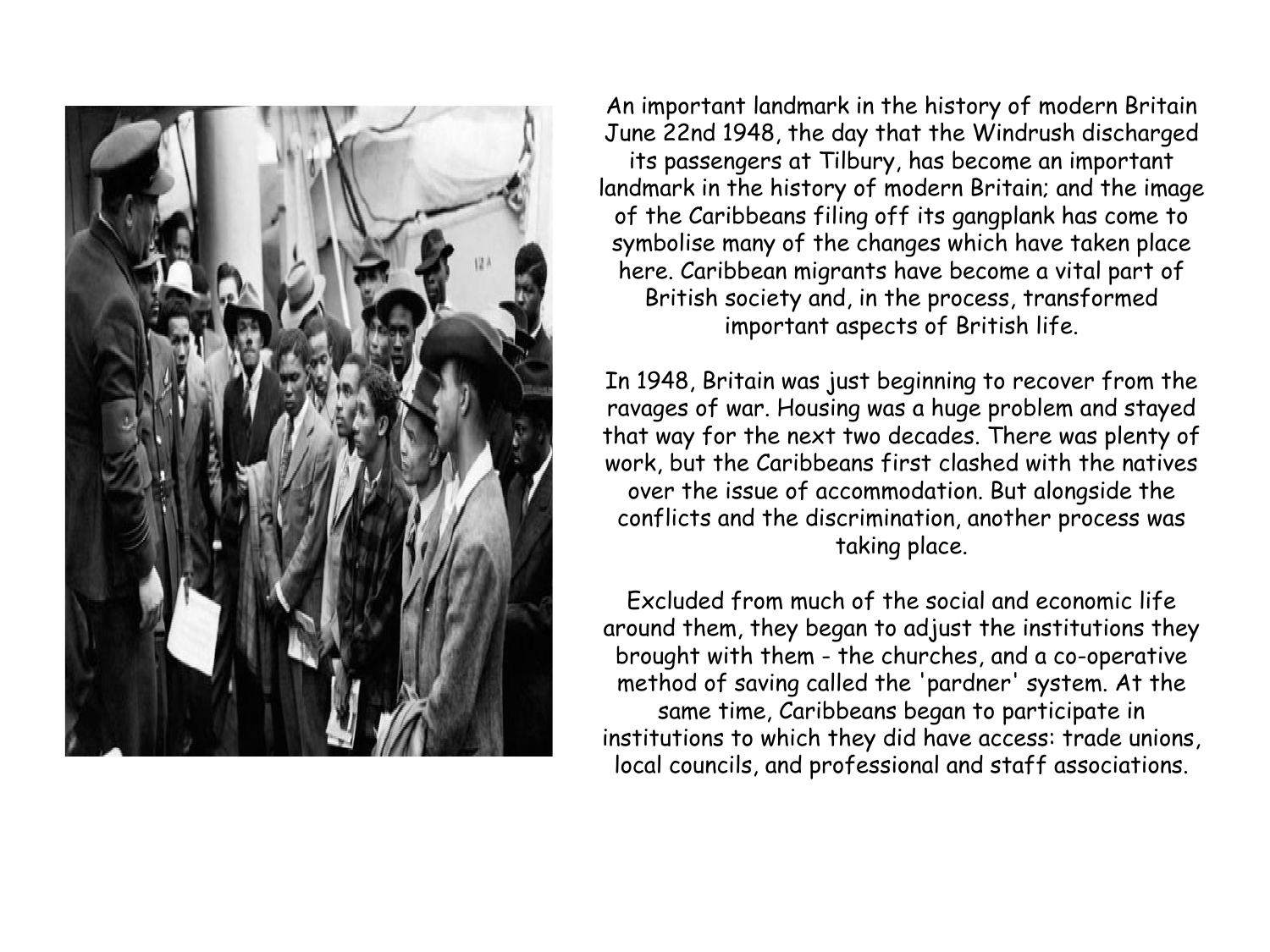

Read some of the passengers recounts of their journey:

[http://www.bbc.co.uk/history/british/modern/arrival\\_01.shtml](http://www.bbc.co.uk/history/british/modern/arrival_01.shtml)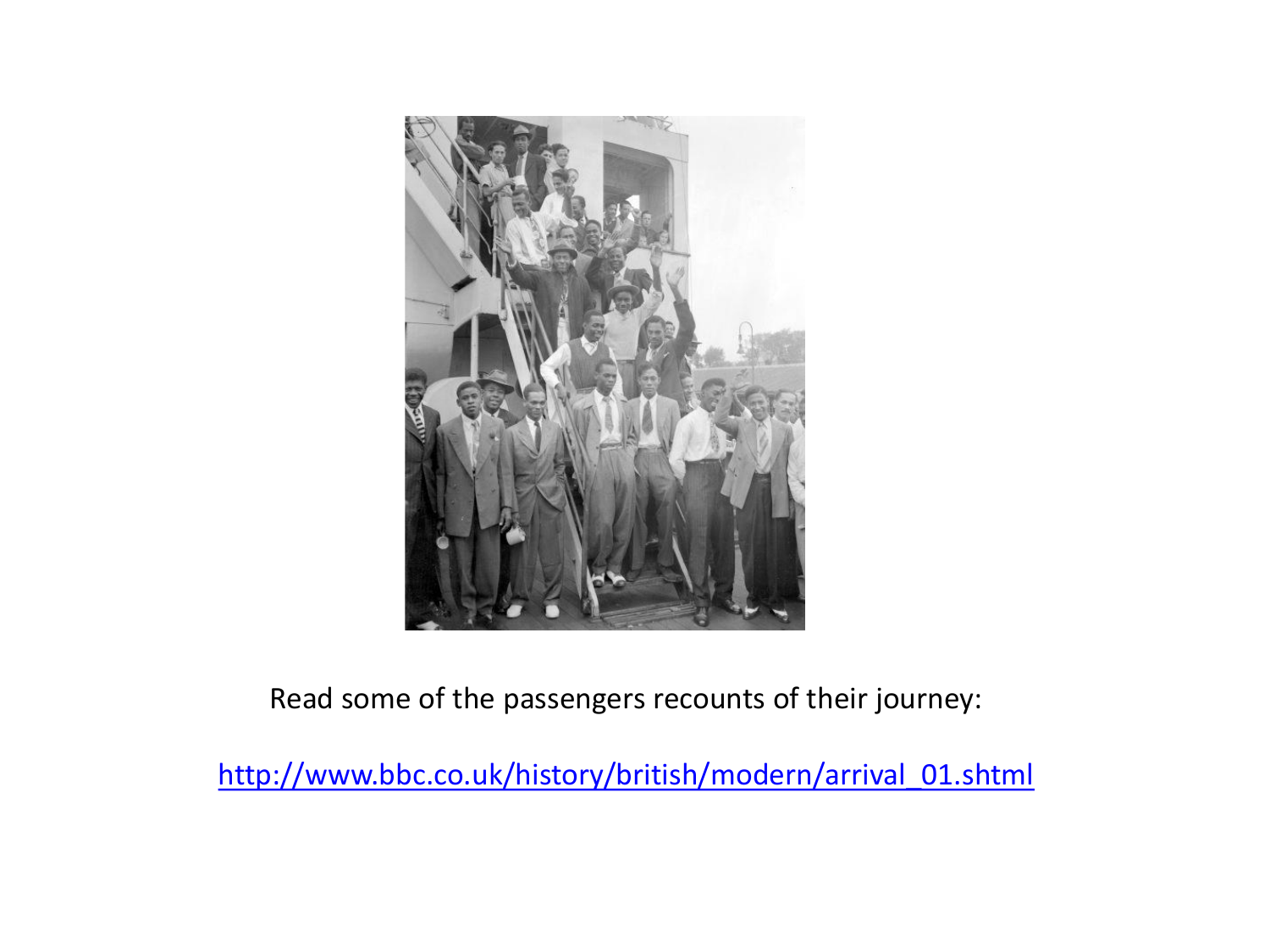#### **Was it only the Windrush ship that bought Caribbeans to Britain?**

No. The arrival of the Windrush was the start of a period of migration from the Caribbean to Britain that did not slow down until 1962.

By 1955, 18,000 Jamaicans had moved to Britain. This outward flow of people to settle in Britain was an important event in the history of the West Indies. It also changed the social landscape of Britain.



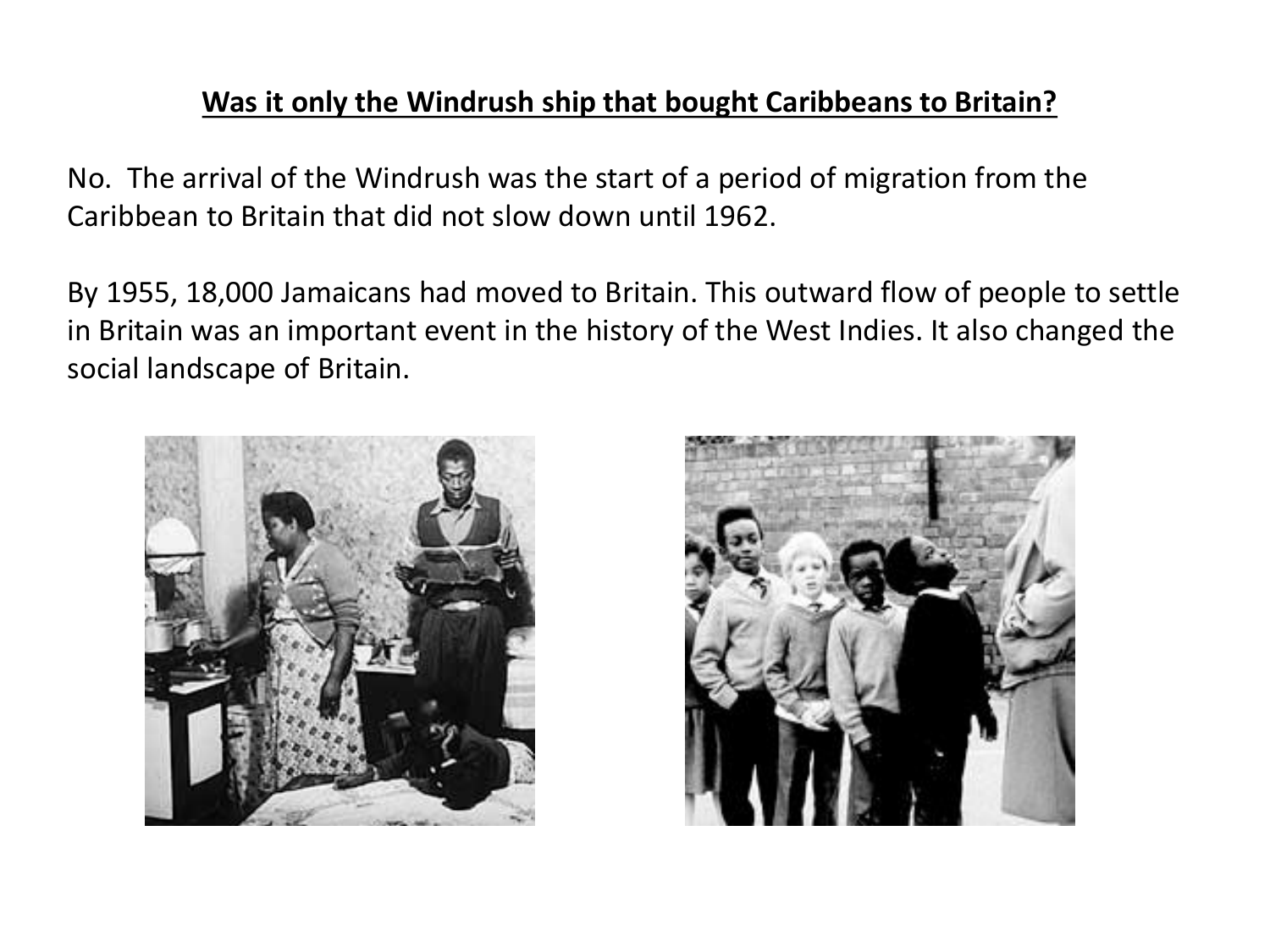## Brixton past and present

Look at the photos to see how it's changed!

<http://www.urban75.org/brixton/history/acrelane.html>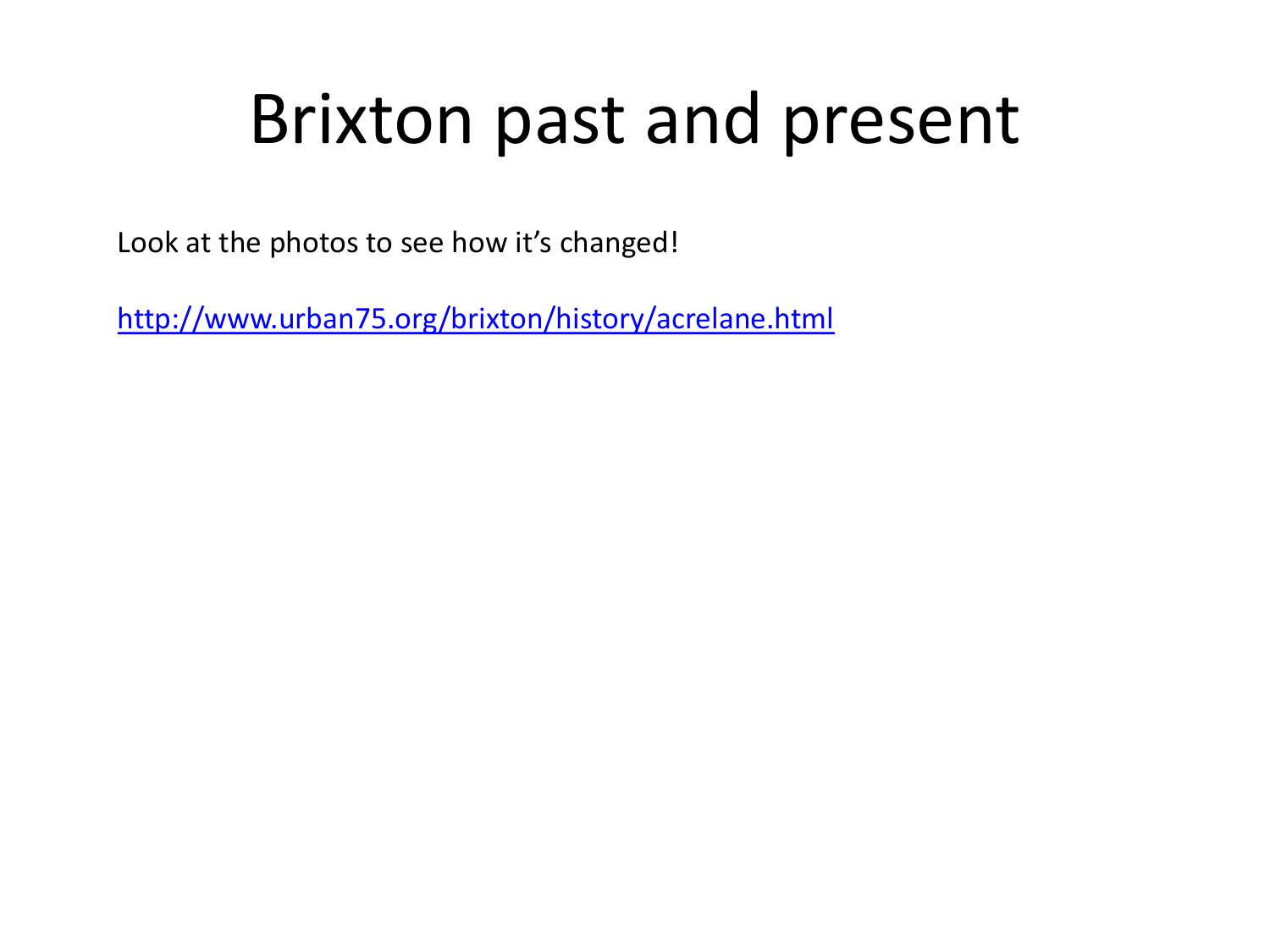# Windrush Square now and then.

In 1998 the area in front of the Tate Library in Brixton was renamed "Windrush Square" to mark the 50th anniversary of the arrival of the Windrush.